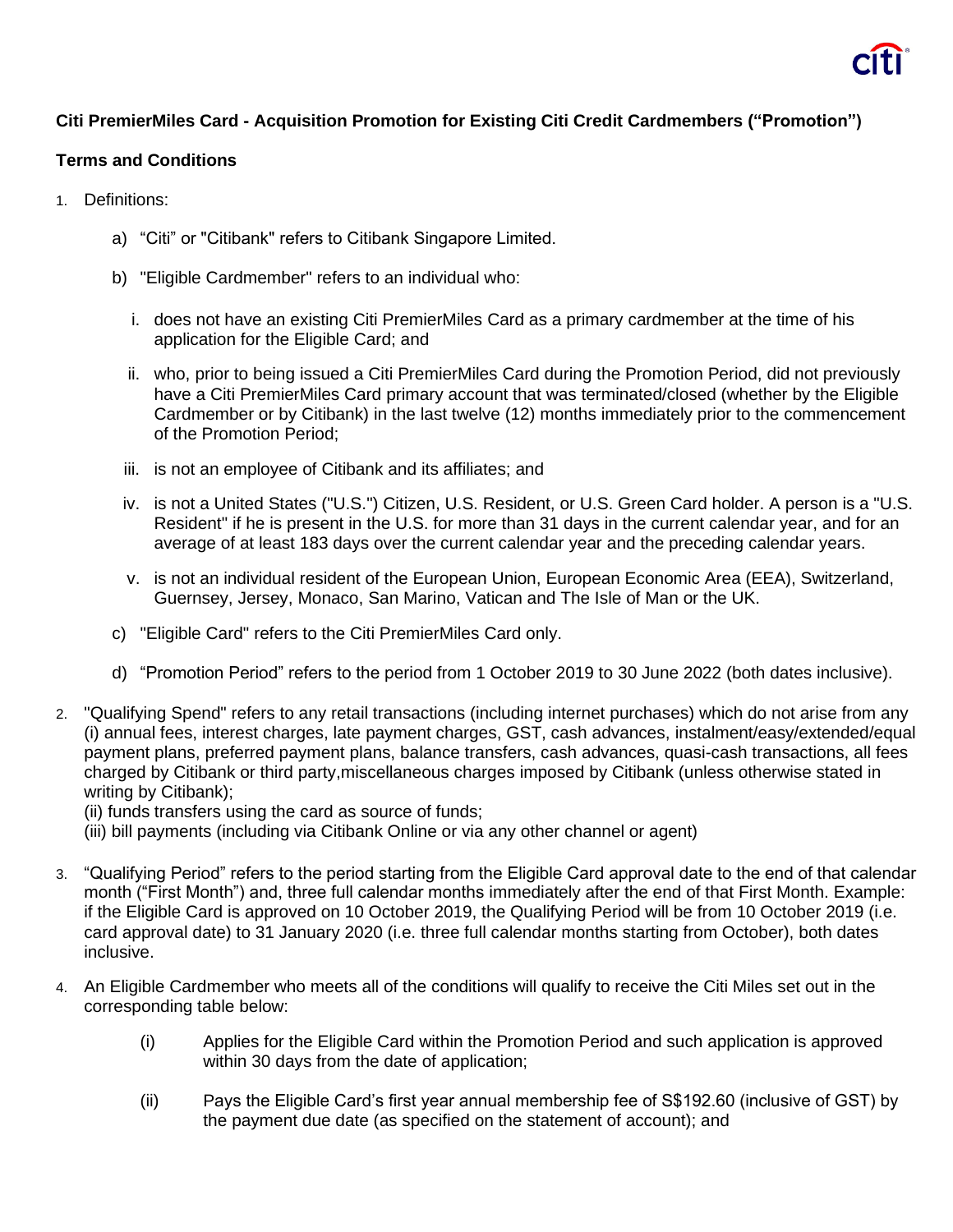(iii) Meets the Qualifying Spend amount (as set out in the table below) during the Qualifying Period.

|     |                                                                                                                   | <b>Qualifying Spend during</b><br><b>Qualifying Period</b>                                  | <b>Welcome Offer</b>                                           |
|-----|-------------------------------------------------------------------------------------------------------------------|---------------------------------------------------------------------------------------------|----------------------------------------------------------------|
| (a) | Welcome Offer<br>Bonus Citi Miles earned on<br>payment of Annual Fee +<br>meeting Qualifying Spend<br>requirement | Pay Annual Fee of S\$192.60<br>(inclusive of GST) + meeting<br>Qualifying Spend requirement | 13,500 Citi Miles and a<br>S\$100 e-voucher from<br>Kaligo.com |
|     | and                                                                                                               |                                                                                             |                                                                |
| (b) | <b>Qualifying Spend</b><br>Miles earned on Qualifying Spend<br>during Qualifying Period                           | S\$9,000 (or equivalent) and<br>above.                                                      | 10,800 Citi Miles                                              |

- 5. Fulfilment of the offer will be made within two (2) months from the date all the conditions in clause a) and b) are met:
	- a. 13,500 Citi Miles will be credited based on payment of Annual Fee of S\$192.60 (inclusive of GST) and Qualifying Spend made on the Eligible Card account during the Qualifying Period.
	- b. 10,800 Citi Miles will be credited to Eligible Card account upon Qualifying Spend of S\$9,000 being charged on the Eligible Card account.
- 6. The redemption of the S\$100 e-voucher from Kaligo is subject to following terms:
	- a) Redemption/use of the e-voucher must be made via www.kaligo.com/100gift by entering the e-voucher code upon check-out and making payment for the booking (for any amount in excess of the S\$100 evoucher) using the Citi PremierMiles Card.
	- b) The e-voucher is valid only for the selected hotels/properties available via www.kaligo.com/100gift only, and for stays at such hotel/property of 2 nights or longer.
	- c) The e-voucher is valid until 31 December 2021.
	- d) The e-voucher code can only be used once per Eligible Card and per Kaligo account only.
	- e) Kaligo's general terms and conditions apply to all hotel bookings. Citi and Kaligo reserve the rights to vary, delete or add to the terms and conditions for use of the e-voucher.
	- f) Citi shall not be responsible for the quality, merchantability or the fitness for any purpose or any other aspect of the products and/or services provided by third parties.
	- g) Notwithstanding anything herein, Citi shall not at any time be responsible or held liable for any loss, injury, damage or harm suffered by or in connection with the products and/or services provided by third parties.